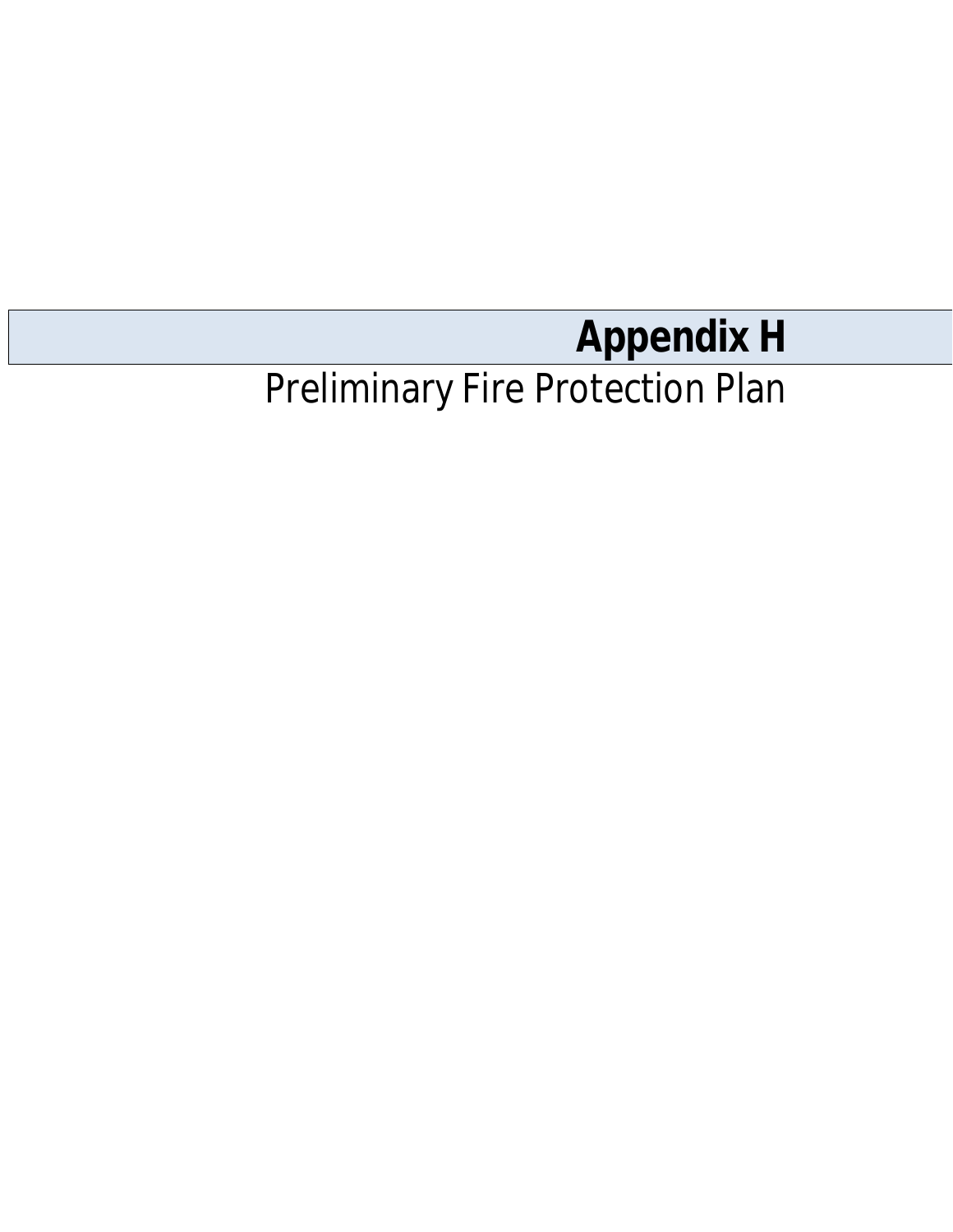## **PRELIMINARY FIRE PROTECTION PLAN**

## **HELLMAN GAS PLANT EXPANSION**

**Prepared For:** Hellman Properties, LLC



**February 13, 2018 Revision A**

| REV. | <b>DESCRIPTION</b>       | BY  | <b>DATE</b> | REVIEWED | <b>DATE</b> | <b>APPROVED</b> | <b>DATE</b> |
|------|--------------------------|-----|-------------|----------|-------------|-----------------|-------------|
|      |                          |     |             |          |             |                 |             |
|      |                          |     |             |          |             |                 |             |
|      |                          |     |             |          |             |                 |             |
| А    | <b>ISSUED FOR REVIEW</b> | JAD | 2/13/18     | ASL      | 2/13/18     |                 |             |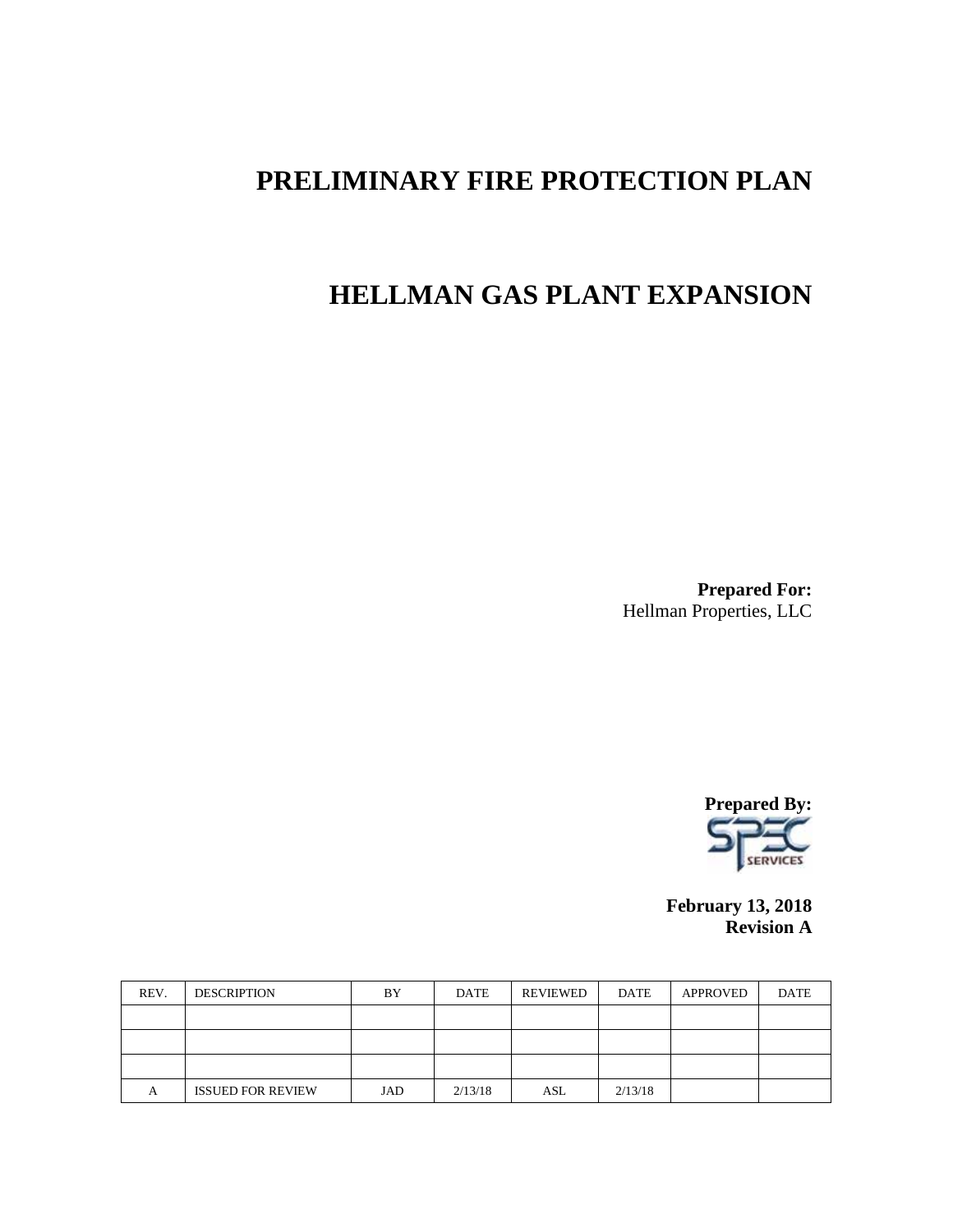Hellman Gas Plant Expansion<br>Preliminary Fire Protection Plan<br>February 13, 2018

#### **TABLE OF CONTENTS**

| $1 -$          |  |
|----------------|--|
| $\overline{2}$ |  |
| 2.1            |  |
| 2.2            |  |
| 3 <sup>7</sup> |  |
| 3.1            |  |
| $\overline{4}$ |  |
| 4.1            |  |
| 4.2            |  |
| 4.3            |  |
| 5 <sup>5</sup> |  |
| 6 <sup>6</sup> |  |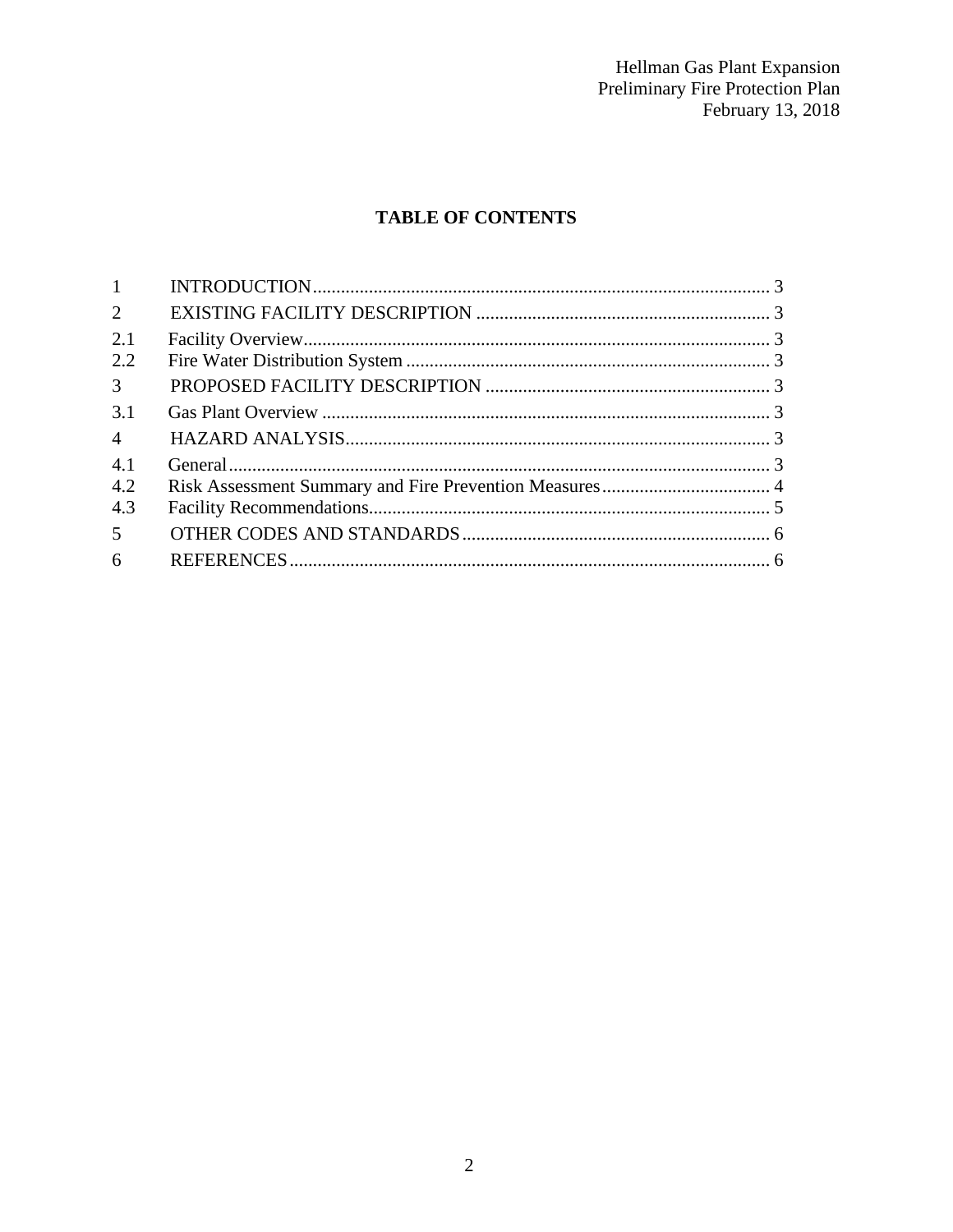#### **FIRE PROTECTION PLAN Hellman Gas Plant Expansion**

#### **1 INTRODUCTION**

Hellman Properties, LLC is proposing to build a new gas plant at their Hellman Ranch Oil and Gas Facility in Seal Beach, CA to treat the produced gas and use a portion of the gas in an on-site microturbine for electrical power generation.

- 1.1 The objective of this study is to review the proposed location for the proposed gas plant and provide recommendations for fire protection for the gas plant site.
- 1.2 The facility is located in Seal Beach, CA which is served by the Orange County Fire Authority. The City of Seal Beach has adopted the 2016 edition of the California State Fire Code (CFC), which is based on the 2015 edition of the International Fire Code (IFC).

#### **2 EXISTING FACILITY DESCRIPTION**

2.1 Facility Overview

The new facility is planned to be installed to the north-west of the existing tank battery.

2.2 Fire Water Distribution System

The oil tank farm has an existing 1,500 bbl fire water tank with a 1,000 gpm pump rated at 105 psi, which is approximately 725 feet from the proposed gas plant site. The existing oil tank farm area is provided with six monitors with 220 gallon AFFF totes and hose reels. Makeup water is provided from the City water system.

#### **3 PROPOSED FACILITY DESCRIPTION**

3.1 Gas Plant Overview

The gas plant will have the following major pieces of equipment:

- а, Gas scrubber vessel (2)
- Feed gas compressor (2)  $\mathbf{r}$
- Recycle gas compressor (2)  $\mathcal{L}^{\text{max}}$
- Pressure swing adsorption system (1)  $\mathbf{r}$
- $\mathbf{r}$ Micro-turbine (1)
- Absorption chiller (1)

#### **4 HAZARD ANALYSIS**

4.1 General

The principal hazard of the facility is that of a fire due to potential leak and ignition of flammable gas.

Other hazards at the facility include ordinary electrical fires, and vehicle fires.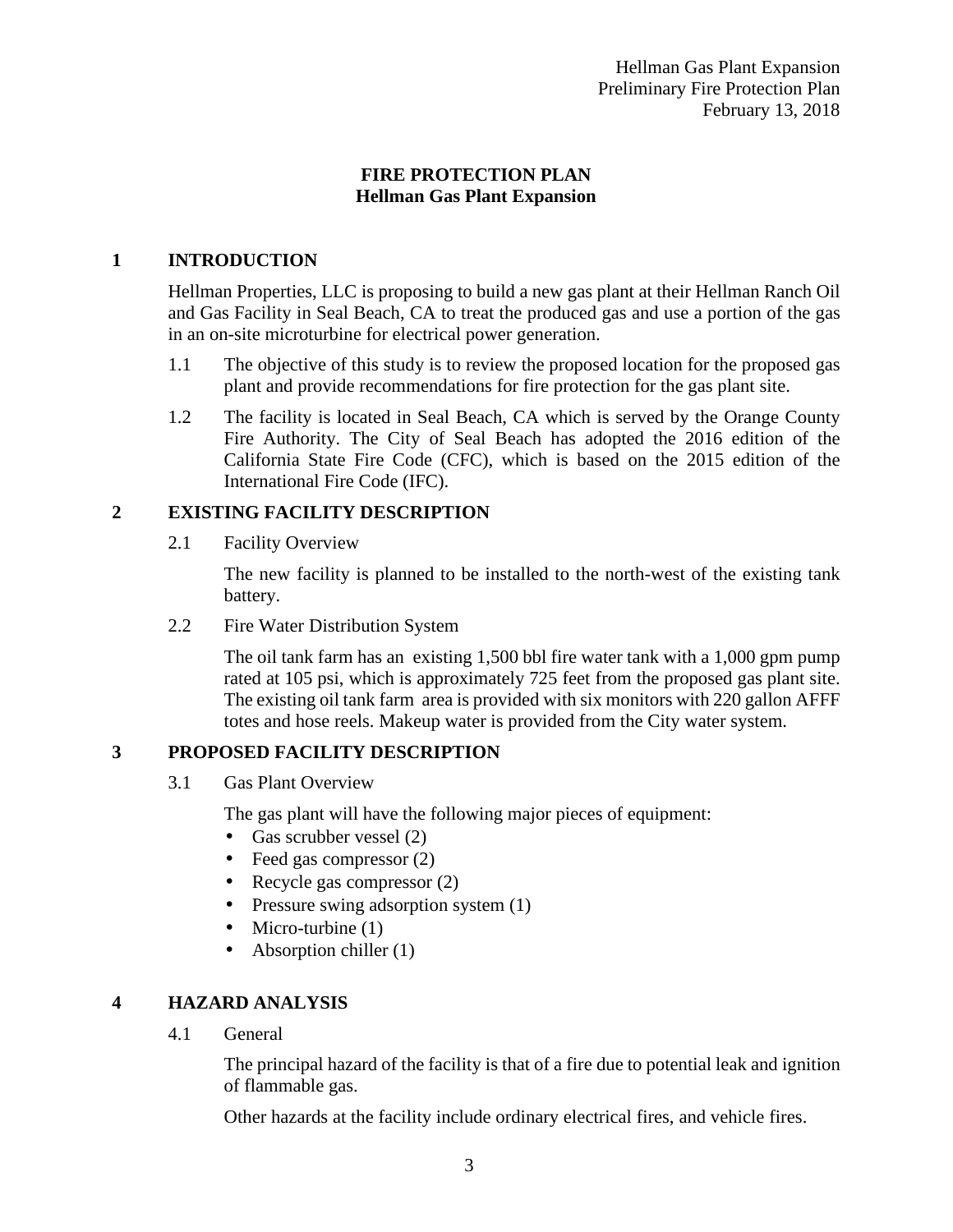This hazard analysis applies to the new gas plant facilities.

4.2 Risk Assessment Summary and Fire Prevention Measures

The risks at this site include the following possible occurrences:

4.2.1 Seal or gasket failure at pipe flanges

Piping is designed, constructed, tested, maintained and inspected in accordance with ANSI B31.3.

4.2.2 Overheating of mechanical devices such as compressor bearings

Compressors are routinely monitored for vibration and temperature as part of the operator rounds.

4.2.3 Overheated motor failure or fire

Failure of compressor motors will cause a shutdown of the affected system. Normal circuit breakers should permit shutdown. Motor failures in themselves would not be a catastrophic event.

4.2.4 Gas Compressor Seal Leak

The gas compressors will be provided with dual seals in accordance with SCAQMD requirements. Leakage of the primary seal will be alarmed and the compressor automatically shut down. A leak of the primary seal will not cause gas to leak from the compressor due to the secondary seal.

4.2.5 Wiring or electrical equipment fire

Electrical systems will be designed, constructed and maintained in accordance with NFPA-70 and API-500 in order to insure safe operation. Proper installation, maintenance and routine inspections minimize the possibility of an electrical fire. An electrical area classification diagram will be prepared as part of this project.

4.2.6 Earthquake

All equipment foundations and structures will be designed for installation per the building code. Geotechnical site investigations have been conducted to assure adequate design of equipment foundations. The piping systems will be designed with sufficient flexibility to allow a limited amount of independent movement of the equipment, relative to the piping, to prevent damage to the piping or the equipment during a seismic event.

4.2.7 Welding, smoking and open flames

A hot work permit system will be in use at the facility that will regulate welding and any open flames. Smoking will be absolutely prohibited, except in designated safe smoking areas.

4.2.8 Physical impact by vehicle driving on site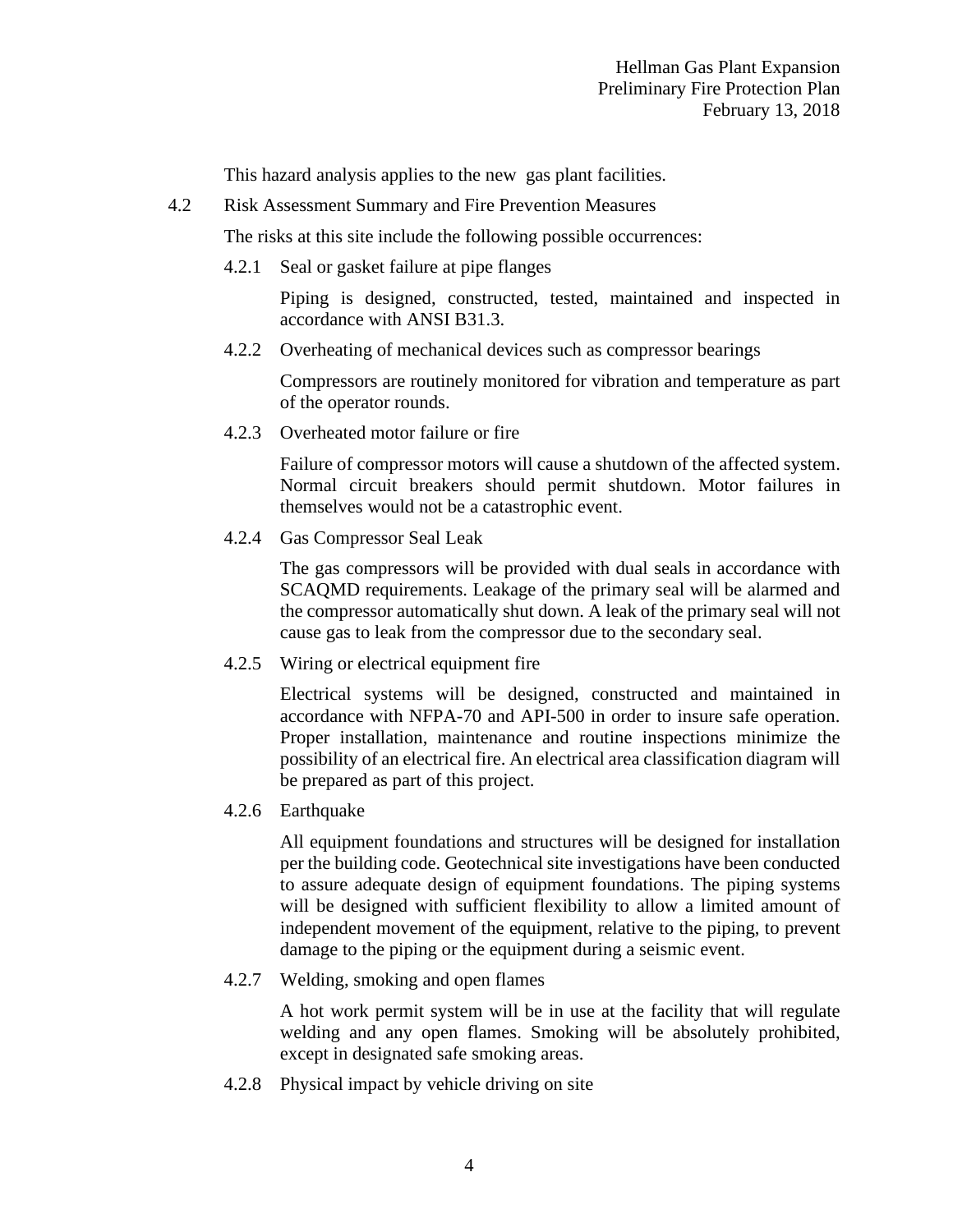On-site vehicles will be operated by trained employees or authorized drivers. Parking for the gas plant will be located away from the active equipment.

4.2.9 Sabotage or malicious mischief

Security at the facility consists of perimeter fencing and locked gates to prevent unauthorized access.

4.2.10 Pipe seam or weld failure

All piping systems will be designed, installed, inspected and nondestructively tested in accordance with ANSI B31.3 requirements, regulatory codes and nationally recognized engineering codes and standards.

4.2.11 Corrosion

Any metal underground piping will be coated and wrapped to prevent corrosion. Aboveground metal piping will be painted to prevent corrosion.

4.2.12 Mechanical or structural failure of equipment

Equipment will be designed and built is in accordance with API standards, regulatory codes and nationally recognized engineering codes and standards.

#### 4.3 Facility Recommendations

4.3.1 Compressor Location

Compressors should be well separated from other process equipment or occupancies.

Separation between compressors should be sufficient to prevent interexposure.

All buildings and parking areas shall be located at least 50 feet away from the compressors.

4.3.2 Compressors

Relief valves on compressor discharges should be piped back to the suction or to a safe location

Provide means of releasing the gas pressure in the compressor suction and discharge lines between the shutoff valves and the compressor to a safe location when the compressor is not operating.

A gas fire can be best extinguished by shutting off the gas supply and immediately venting the gas piping to a safe location.

4.3.3 Gas Detection

A leak of combustible gas could expose other equipment and a combustible gas detection system is recommended.